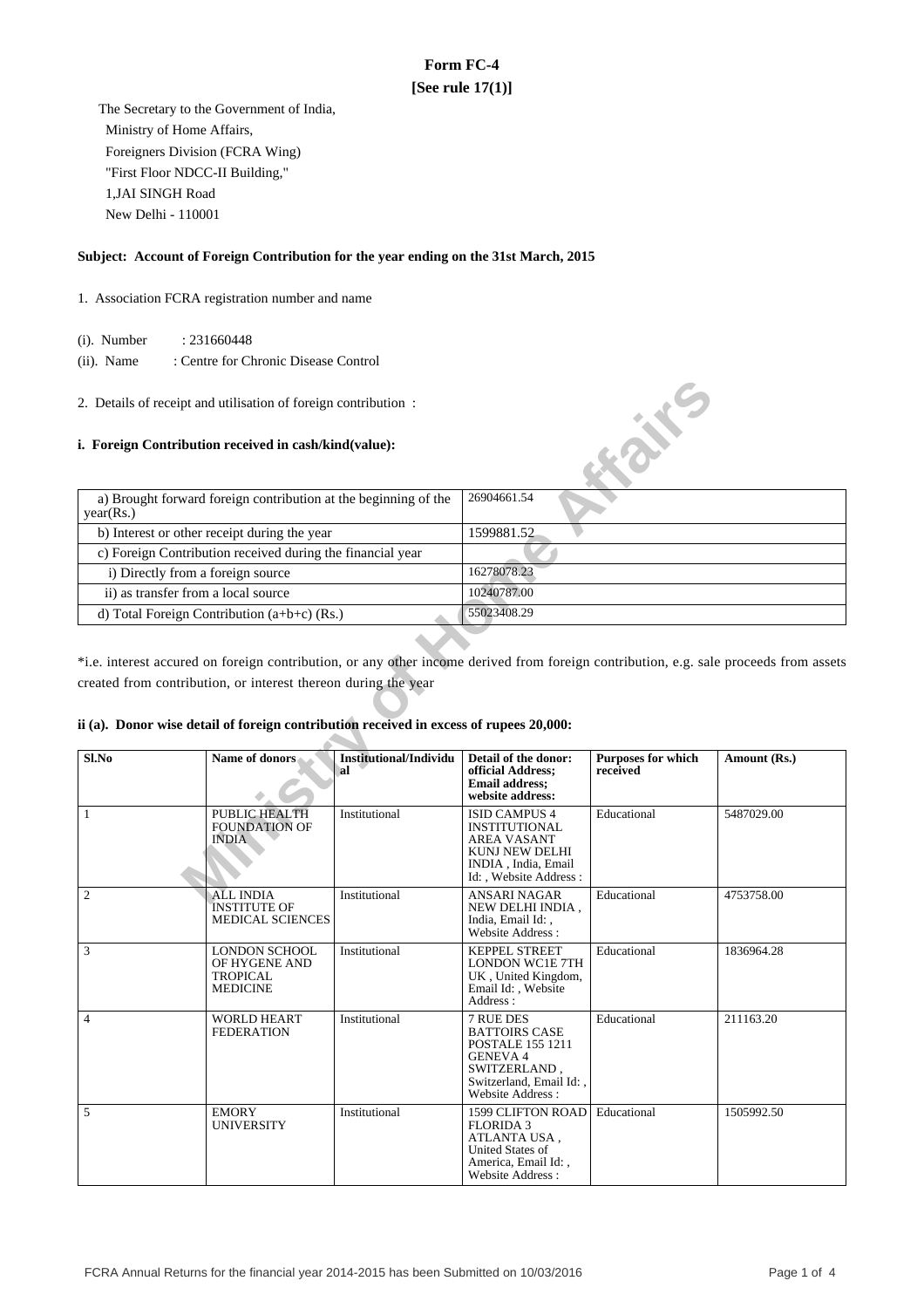| Sl.No  | Name of donors                                                     | <b>Institutional/Individu</b><br>al | Detail of the donor:<br>official Address:<br><b>Email address:</b><br>website address:                                                                                         | <b>Purposes for which</b><br>received | Amount (Rs.) |
|--------|--------------------------------------------------------------------|-------------------------------------|--------------------------------------------------------------------------------------------------------------------------------------------------------------------------------|---------------------------------------|--------------|
| 6      | <b>UNIVERSITY OF</b><br><b>BERMINGHAM</b>                          | Institutional                       | <b>EDGBASTON</b><br><b>BIRMINGHAM</b><br><b>WEST MIDLANDS</b><br>B15 2TT UK, United<br>Kingdom, Email Id:,<br>Website Address:                                                 | Educational                           | 658555.96    |
| $\tau$ | <b>ISPOR</b>                                                       | Institutional                       | 505 LAWRENCE<br><b>SQUARE BLVD</b><br>LAWRENCEVILLE<br>NJ 08648 USA.<br>United States of<br>America, Email Id:,<br>Website Address:                                            | Educational                           | 77606.26     |
| 8      | <b>NORTH WESTERN</b><br><b>UNIVERSITY</b>                          | Institutional                       | <b>619 CLARK STREET</b><br><b>EVANSTON</b><br><b>CHICAGO ILLINOIS</b><br>USA, United States of<br>America, Email Id:,<br>Website Address:                                      | Educational                           | 2898222.82   |
| 9      | <b>UNIVERSITY OF</b><br>WASHINGTON                                 | Institutional                       | 3917 UNIVERSITY<br>WAY NE SEATTLE<br>WA 981056692 USA,<br>United States of<br>America, Email Id:,<br>Website Address:                                                          | Educational                           | 47077.20     |
| 10     | CANADA INDIA<br><b>NETWORK SOCIETY</b><br>CIN                      | Institutional                       | SUITE 400 CENTRAL<br><b>CITY TOWER 13450</b><br>102ND AVENUE<br><b>SURREY BC V3T</b><br>OH1 BRITISH<br><b>COLUMBIA</b><br>CANADA, Canada,<br>Email Id:, Website<br>Address:    | Educational                           | 110139.60    |
| 11     | NATIONAL<br><b>INSTITUTE OF</b><br>HEALTH                          | Institutional                       | 9000 ROCKVILLE<br>PIKE BETHESEDA<br><b>MARYLAND 20892</b><br>USA, United States of<br>America, Email Id:,<br>Website Address:                                                  | Educational                           | 2266382.94   |
| 12     | <b>HAMILTON</b><br><b>HEALTH SCIENCES</b>                          | Institutional                       | 237 BARTON<br><b>STREET EAST</b><br><b>HAMILTON</b><br>CANADA, Canada,<br>Email Id: , Website<br>Address:                                                                      | Educational                           | 3381367.45   |
| 13     | <b>AIM CONGRESS</b>                                                | Institutional                       | <b>GIUSEPPE</b><br>RIPAMONTI 12 20141<br>MILANO ITALIA<br>ITALY, Italy, Email<br>Id:, Website Address:                                                                         | Educational                           | 85468.10     |
| 14     | <b>DUKE CLINICAL</b><br><b>RESEARCH</b><br><b>INSTITUTE</b>        | Institutional                       | <b>DUKE GLOBAL</b><br><b>HEALTH INSTITUTE</b><br><b>DUKE UNIVERSITY</b><br><b>DURHAM NORTH</b><br>CAROLINA USA,<br>United States of<br>America, Email Id:,<br>Website Address: | Educational                           | 2907075.30   |
| 15     | <b>INTERNATIONAL</b><br><b>SOCIETY OF</b><br><b>CARDIOVASCULAR</b> | Institutional                       | 1300 S 2ND STREET<br>SUITE300<br><b>MINNEAPOLIS MN</b><br>55454 USA, United<br>States of America,<br>Email Id:, Website<br>Address:                                            | Educational                           | 236294.40    |
| 16     | UNIVERSITY OF<br><b>OXFORD</b>                                     | Institutional                       | WELLINGTON<br><b>SQUARE OXFORD</b><br>OX1 2JD UK, United<br>Kingdom, Email Id:,<br>Website Address:                                                                            | Educational                           | 55768.22     |

# (b). Cumulative purpose-wise amount of all foreign contribution donation received :

| Sl.No | Purpose          | \mount<br>$\frac{1}{2} \left( \frac{1}{2} \right) \left( \frac{1}{2} \right) \left( \frac{1}{2} \right) \left( \frac{1}{2} \right) \left( \frac{1}{2} \right) \left( \frac{1}{2} \right) \left( \frac{1}{2} \right) \left( \frac{1}{2} \right) \left( \frac{1}{2} \right) \left( \frac{1}{2} \right) \left( \frac{1}{2} \right) \left( \frac{1}{2} \right) \left( \frac{1}{2} \right) \left( \frac{1}{2} \right) \left( \frac{1}{2} \right) \left( \frac{1}{2} \right) \left( \frac$ |
|-------|------------------|--------------------------------------------------------------------------------------------------------------------------------------------------------------------------------------------------------------------------------------------------------------------------------------------------------------------------------------------------------------------------------------------------------------------------------------------------------------------------------------|
|       | :ducational<br>. | $\sim$<br>70070<br>78078.23<br>104                                                                                                                                                                                                                                                                                                                                                                                                                                                   |

# **(iii). Details of Utilization of foreign contribution:**

| a. Total Utilization* for projects as per aims and<br>objectives of the association (Rs.) | 43025692.37 |
|-------------------------------------------------------------------------------------------|-------------|
|-------------------------------------------------------------------------------------------|-------------|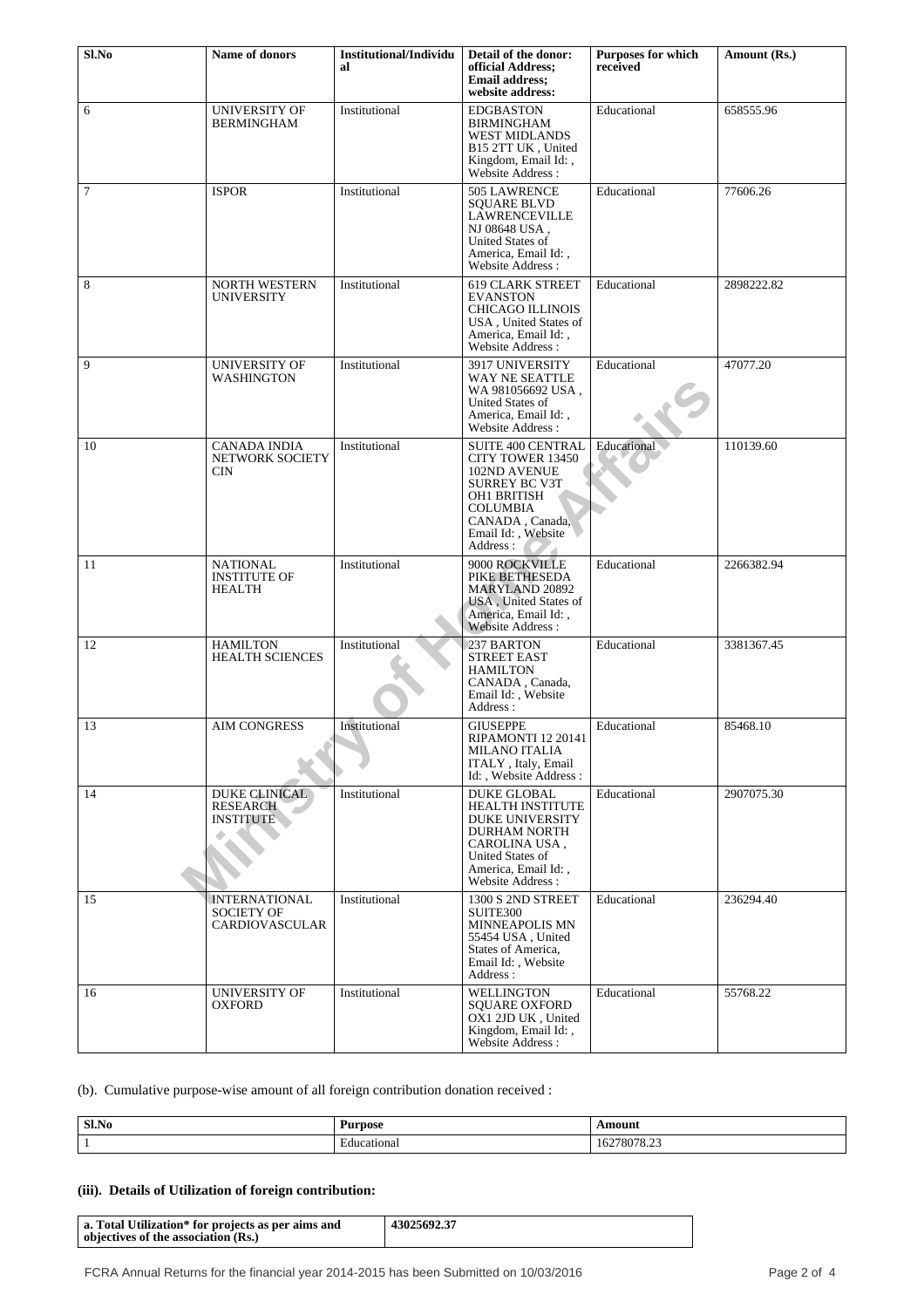| b. Total Administrative Exprenses as provided in Rule<br>  5. FCRA 2011 (Rs.) | 4957110.00  |
|-------------------------------------------------------------------------------|-------------|
| $\vert$ c. Total invested in term deposits $(Rs.)$                            | 11711087.00 |
| Total Purchase of fresh assets (Rs.)                                          | 778289.00   |
| Total utilization in the year(Rs.) $(a+b+c+d)$                                | 48761091.37 |

\* It is affirmed that the utilisation of foreign contribution is not in contravention of the provisions contained in proviso to Sction 9(e) and Section 12(4)(f) of the Act which states that the acceptance of foreign contribution is not likely to affect prejudically.

(A) the soverignty and integrity of india; or.

(B) the security, strategic, scientific or echnomic interest of the state; or

(C) the public interest; or

(D) freedom or fairness of election to any legistature; or

| Sl.No | Name of Bank                   | <b>Branch Address</b> With<br>pincode)                           | <b>IFSC Code</b> | <b>Account No</b> |
|-------|--------------------------------|------------------------------------------------------------------|------------------|-------------------|
|       | <b>Standard Chartered Bank</b> | <b>M1 SOUTH EXTENSION</b><br>PART II. NEW DELHI.<br>Delhi, Delhi | SCBL0036032      | XXXXXXX2352       |

|                                                                                                   | (E) friendly relations with any foreign state; or                                                                             |                                                                  |                  |                   |
|---------------------------------------------------------------------------------------------------|-------------------------------------------------------------------------------------------------------------------------------|------------------------------------------------------------------|------------------|-------------------|
|                                                                                                   | (F) harmony between religious, racial, social, lingusitic or religional groups, castes or communities                         |                                                                  |                  |                   |
| iv. Balance of unutilized foreign contribution, in<br>$\cosh/b$ ank, at the end of the year(Rs.): |                                                                                                                               | 6262316.92                                                       |                  |                   |
| v. Total number of foreigner working (salaried/in<br>honorary capacity.                           |                                                                                                                               | 0.00                                                             |                  |                   |
|                                                                                                   | 3. (a) Details of designated Fc bank account for receipt of Foreign Contribution (As on 31st March of the year ending):       |                                                                  |                  |                   |
| Sl.No                                                                                             | <b>Name of Bank</b>                                                                                                           | <b>Branch Address</b> With<br>pincode)                           | <b>IFSC Code</b> | <b>Account No</b> |
|                                                                                                   | <b>Standard Chartered Bank</b>                                                                                                | <b>M1 SOUTH EXTENSION</b><br>PART II, NEW DELHI,<br>Delhi, Delhi | SCBL0036032      | XXXXXXX2352       |
|                                                                                                   | 3. (b) Details of all utilization bank accounts for utilization of Foregin Contribution (As on 31st March of the year ending) |                                                                  |                  |                   |
| Sl.No                                                                                             | <b>Name of Bank</b>                                                                                                           | <b>Branch Address</b> (With<br>pincode)                          | <b>IFSC Code</b> | <b>Account No</b> |
| 1                                                                                                 | <b>Standard Chartered Bank</b>                                                                                                | <b>M1 SOUTH EXTENSION</b><br>PART II, NEW DELHI,<br>Delhi, Delhi | SCBL0036032      | XXXXXXX2352       |
|                                                                                                   |                                                                                                                               |                                                                  |                  |                   |
|                                                                                                   |                                                                                                                               | <b>Declaration</b>                                               |                  |                   |

#### **Declaration**

 **I hereby declare that the above particulars furnished by me are true and correct**

**I also affirm that the receipt of foreign contribution and its utilization have not been violative of any of the provisions of the Foreign Contribution (Regulation) Act, 2010, rules, notifications/ orders issued there under from time to time and the foreign contribution was utilized for the purpose(s) for which the association was granted registration/ prior permission by the Central Government.**

| Arim            | <b>Contractor</b> |                  | í,<br>à |
|-----------------|-------------------|------------------|---------|
| <b>Contract</b> |                   |                  | ۷       |
|                 |                   |                  |         |
|                 |                   | ×                |         |
|                 |                   | $\sim$ 100 $\mu$ |         |